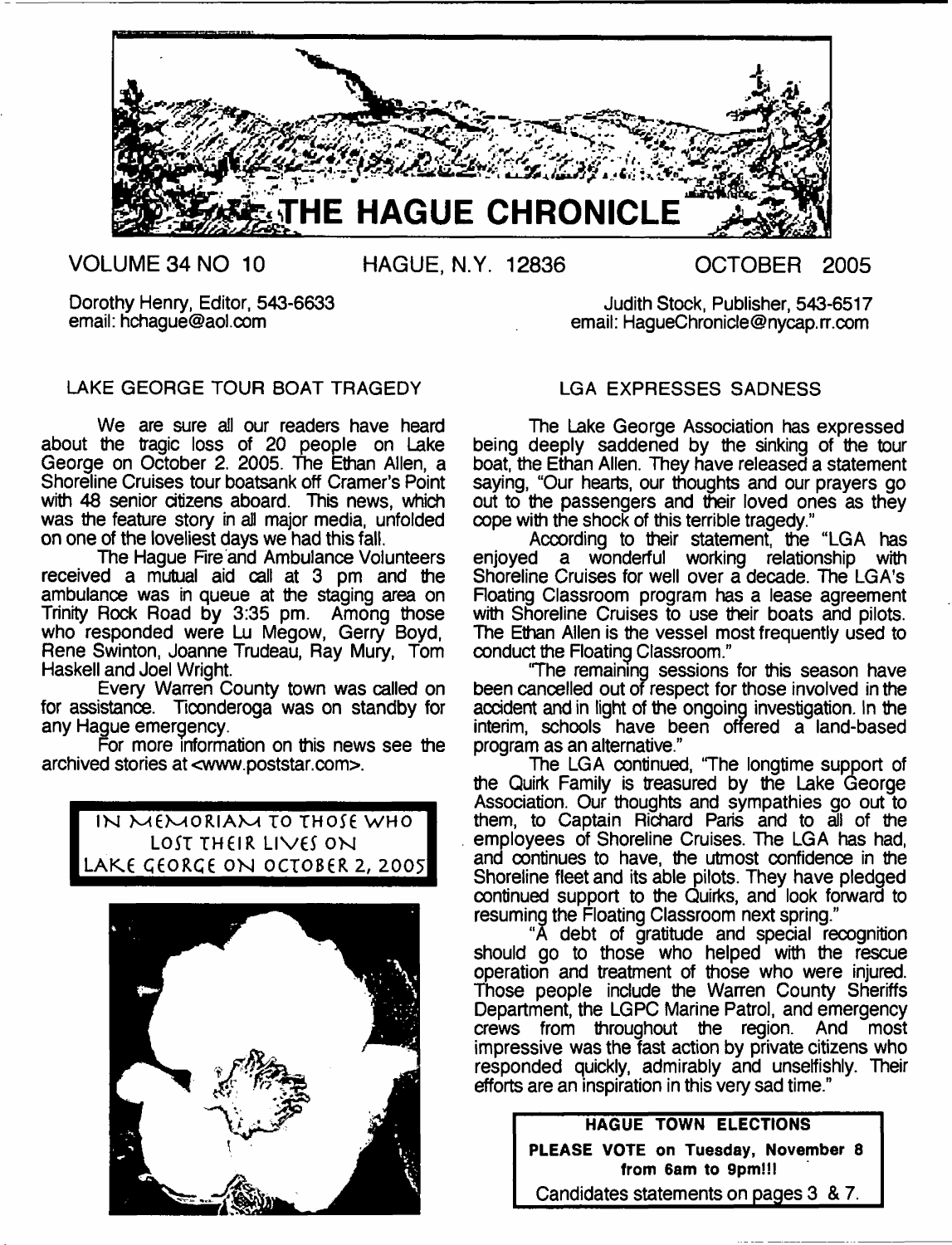### HAGUE SENIOR CITIZENS CLUB NEWS

Well folks, for those of you who did not attend the Seniors' September meeting on the 27th, you missed a fun afternoon. The GRANT VAN PATTEN, PART 2 program was as good as expected, if not better! We all enjoyed the humorous tales of TV's yesteryears delivered as only this entertaining gentleman can do. Many thanks Grant for sharing your slides and your laughter with us.

The next monthly meeting will be on Tuesday, Oct. 25 at the Community Center at **NOON** - NOTE THAT TIME CHANGE!! We are planning a Catered Luncheon Halloween Party. Prizes will be awarded to the lucky members who dress in costume. Actually, coming in disguise is not a 'must' ,, BUT...to be a Winner, you must play the part! This should be a very enjoyable afternoon and informative as<br>well. since we hope to have Haque's since we hope to have Hague's campaigning political candidates speak.

The Club will be holding a Christmas Workshop at the Community Center on Monday,<br>November 14 at 10AM to make holiday 14 at 10AM to make holiday ornaments and decorations. These will be sold at the Senior 'Christmas Shop' during the Holiday in Hague weekend - Saturday, Dec. 3. All proceeds from this effort will go to the Memorial Day Parade Fund. Anyone who would like to join us (non-members included), please feel free to come. You do not have to be a creative genius to help out - just two willing hands are all that are required. We may work through noon, so bring your lunch

November's regular meeting will be on Tuesday, Nov. 22 at 1:30PM at the Community<br>Center. Entertainment for this gathering will be Entertainment for this gathering will be a SURPRISE!! You will have to come to see 'Who or What'??



### HAUNTED HALL TO BE STAGED

The Ticonderoga Festival Guild will stage "Haunted Hall", a Halloween party for children on October 30th from 4 to 6pm.

There will be a costume contest and parade. For more information call the Festival Guild office at 585-6716.

### SATURDAY BUS TO TICONDEROGA

The Town Board has approved the sponsoring of a bus to Ticonderoga through the cooperation of the Ti School District. The bus will run on the first and third Saturdays of each month starting November 5. The bus is available for seniors and other town residents who don't, or cannot, drive.

To ride the bus on a specific Saturday, please call Bertha at the Community Center by the previous Thursday afternoon (543-6161). The bus will pick up riders at their homes starting at 8 AM and will return at approximately 2 PM or earlier. The bus will only operate if there are six or more passengers.

### CHURCH WOMEN UNITED PROGRAM

Church Women United, will meet at 10:00 A.M. Saturday, Nov. 5, 2005 in the Lachute Hall, Ticonderoga Community Building.

The featured speaker, Maury Thompson of the Post Star, will focus on the media and how it influences our call to be truth-seekers in our communities and in the world.

Thompson, an award-winning journalist, writes for the Post Star including three years as the Ticonderoga and Essex County correspondent. He writes a weekly human interest column, "Behind the Scenes." He may be best known locally from the years he worked in Ticonderoga diners before entering journalism.

World Community Day, an annual celebration event observed as a oommon worship experience to lift up peace and cooperation among nations, will focus this year on the media.

Prior to Thompson's presentation there will be time for coffee and a brief business meeting.

For further information on this World Community Day program phone Nan at 585-4004 or Mary Lou at 585-3447.

### HOLIDAY BAZAAR

The Episcopal Church of the Cross, Ticonderoga will hold a Holiday Bazaar on Saturday, Nov. 12, The Bazaar will feature a cookie walk, collectibles, crafts, jewelry and toys. Raffle tickets will be sold on a turkey basket with all the trimmings and also on a lottery tree. Lunch will be available featuring homemade soup, chili, Michigan hotdogs, potato salad and apple crisp. The Bazaar will be held in the Parish Hall from 9AM to 2PM.

### HOLIDAY IN HAGUE

The Chamber of Commerce has announced that planning has begun for the Fourth Annual Holiday in Hague to be held on December 3,2005.

Downtown shops will be open, the Seniors will have a booth at the Visitors Center, the Town Christmas Party and Wreath Contest will be held, and Santa will be visiting in Hague for a holiday breakfast and wagon rides.

Further details will be available in the next issue of *The Hague Chronicle.*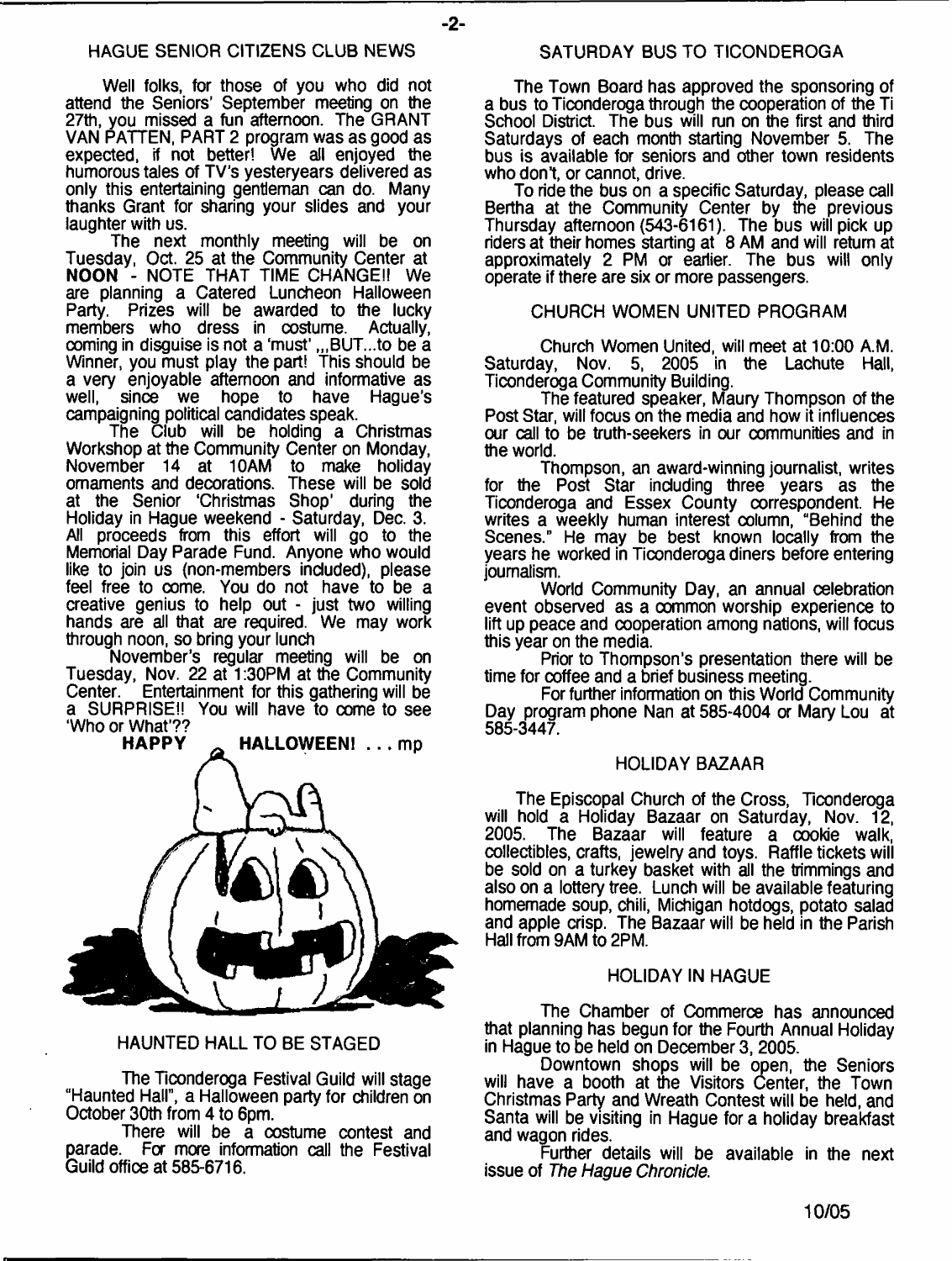### **HAGUE TOWN ELECTIONS**

-3-

There will be four names on the ballot for Town<br>Council. Art Steitz is the only one running for the 2 Art Steitz is the only one running for the 2 **year term, which comes up as an unexpired term of Bill Bothe, who resigned. Edna Frasier, Tom LaPointe, both Republicans and Rudy Meola, Democrat are running for two seats on the board for four year terms.**

**Dan Belden is running unopposed for a two year term as supervisor and Heather Knott is running unopposed for a four year term as judge.**

### **RUDY MEOLA , 4-YEAR TERM**

**As your representative on the Hague Town Board for the past four years, I have worked hard and diligently to protect your interests. I have been proactive and I have involved myself in all aspects of town government. My philosophy as a public official is** of accountability, **responsiveness and oversight of town functions. As an experienced town board member and a former public sector administrator, I have the necessary training, knowledge and experience to continue to be an effective representative of all of our residents. I will continue to provide the needed balanced approach in addressing the issues facing our town. I understand the challenges ahead and I am prepared to resolve them.**

**Some of the projects I have worked on and which need my continued involvement include the implementation of the Town Comprehensive Plan, the expansion of the Clifton F. West Historical Museum/Cultural Center, the continued development of closer cooperation with the Silver Bay Association and the expansion of the sewer system to include other sections of our town, insuring that surplus tax revenues are returned to the taxpayers. I will continue to be a proponent for the school district to hold down** expenses and will continue **development which complements our rural setting and provides for a balance between development and open space.**

### **TOM LAPOINTE, 4-YEAR TERM**

**Meeting the needs of our community and ensuring a quality of life that I am proud to be a part of...is my main objective as a town board member. I am a life-long resident of the Adirondacks and have a love for this area, which is necessary to do the job.**

**My background in busness allows me to understand the concerrns of our seasonal residents, as well as full time residents. My General Contracting business is in its eleventh year of operations with six employees. Budgeting projects, personnel management and assessing project costs are all part of my life.**

**I am dedicated to seeing our town board operate as a team, dealing with issues in a professional and business like manner. I would appreciate your support in our upcoming election, and in being your next town board member!**

**I am a life long resident of Hague, born and raised here. My husband and I have raised four children and sent them all off to college. I am a retired school teacher and have 35 years of business experience working at our family business. I believe I can bring a new perspective to the board.**

**In the past I served on the Hague School Board as well as the Zoning Board of Appeals. I am committed to** devoting as much time as necessary to serve on the Town **Board. I have a vested interest in the community, and wish to be more involved in the future of our town.**

**Teamwork needs to be the focus and goal of our town board. More could be accomplished if we all work together for the benefit of all our residents. Many issues face our town - the extension of the sewer, parking, the Historical Museum and rapid growth and development.**

**In the near future we will be celebrating our bicentennial. As we enter our third century, many new and diverse challenges will face the people of the town. Our leadership needs to be sensitive to all our residents in dealing with these issues.**

**I would appreciate your support on Election Day.**

### **DANIEL D. BELDEN, SUPERVISOR**

**I am a life long resident of the Town of Hague. I am the incumbent Supervisor and am running for Town Supervisor for the next two years. I would like to have your support in this endeavor.**

**I have obtained many dollars worth of grants for the Town, grants for HUD (housing rehabilitation), Reclamation (Landfill Closure), Storm Water Management and Sewer, to name a few.**

**Working with the State of New York we have installed sidewalks on Route 8 and are now working with the Enhancement Committee and the property owners on Route 8 to install proper lighting. Applications have been sent to the State for funding for the Downtown Streetscape Plan. The Town Board and myself have accomplished "No Town Tax" in 2005. I will continue to work on keeping the taxes low.**

**I would like to commend the Committees, Service Groups and Citizens who participated in the downtown improvements (flowers, flags, etc.). It certainly beautifies the Town. The Sewer District #1 is completed and up and running. We are working on line extensions at this time to form Sewer District #2.**

**It has been my pleasure to serve the people of Hague for the past 34 years. I want to thank you for your support and look forward to serving you for the next two years.**

### **ARTHUR STEITZ, 2-YEAR TERM**

**I have been a resident of the Town of Hague for 30 years. My wife Joan and I owned and operated The Hague Market for 18 years and I am also an Electrical Inspector, serving five counties.**

**I am genuinely concerned for the welfare of our town. I enjoyed the responsibility of managing town issues when I served on the Board.**

**If elected I will continue to do my best as your Town Councilman.**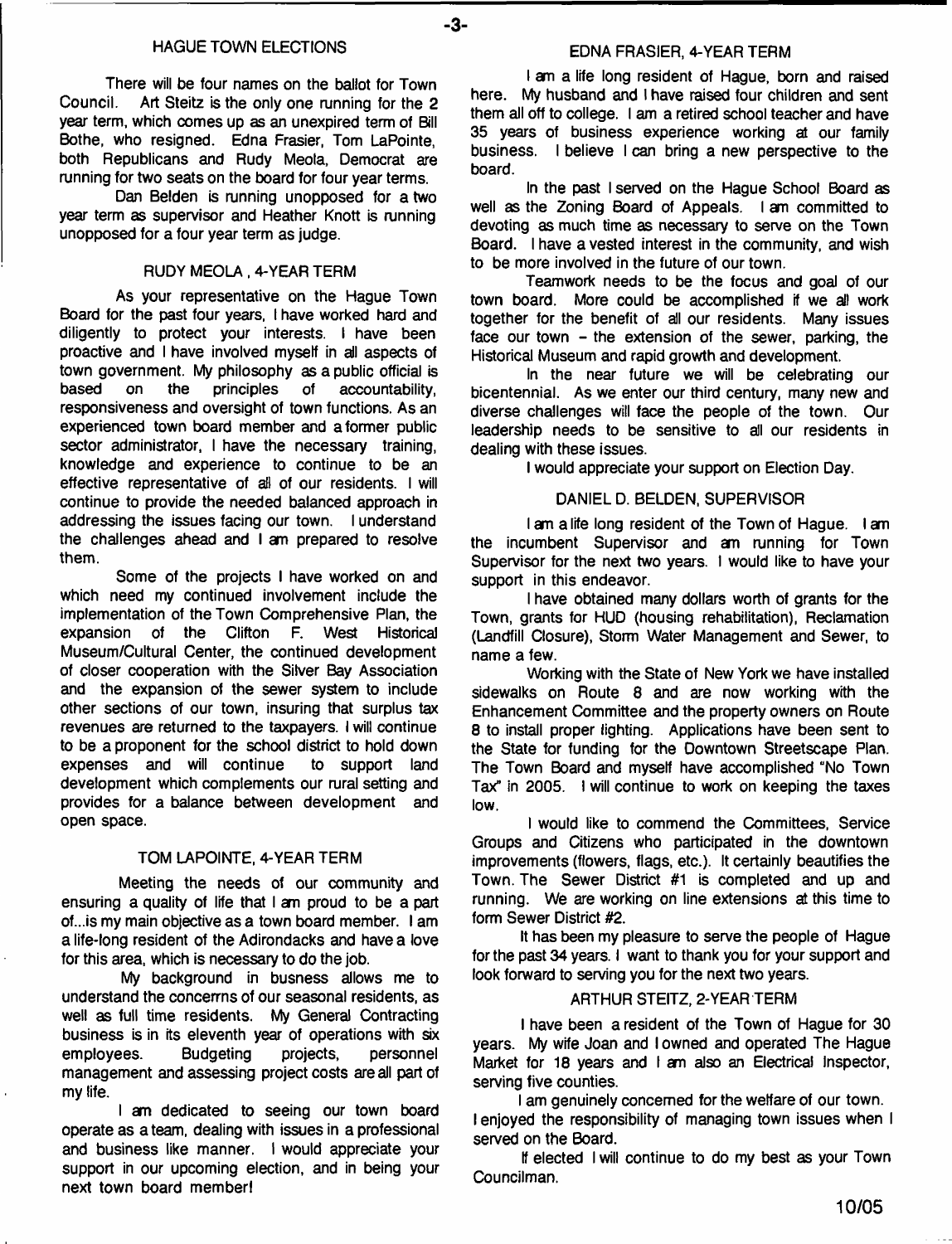Robert Goetsch, Chairman, Tina King, George lanson, Bruce Clarke, Mary Lou Doulin and Bill Pittman were present. Absent was Martin Fitzgerald.

A public hearing was held on the Rose property (43.13-1-56, TR-1). Applicant seeks retroactive approval to retain a deck constructed without a Zoning Compliance Certificate. Deck and stairway are located closer than 25 feet to the front property line.

In the regular meeting under Old Business, the Hague Volunteer Fire Department matter was tabled until the Oct. 20 meeting, at the request of John Breitenbach, lawyer for HVFD.

The Rose project on Robin Hood Rd. was approved with  $\vec{4}$  yes, one no and one abstention. There were no letters or objections from the neighbors; it was consistent with the neighborhood and the applicant thought he had all the approvals necessary and he conveyed that to the builder. (The house was started many years ago by another builder and Mr. Rose renewed his permit yearly, but it didn't include the deck.)

In an informal discussion, it was suggested that there is a great need to get the word out to the people that they need to find out what is needed before any construction is begun. One can go to the<br>town's web site < townofhaque.org>. Click on town's web site <townofhaque.org>. Departments and then Zoning Enforcement Officer for application forms and the Town Code. Or dick on Planning & Zoning and select Zoning Board Homepage or Planning Board Homepage.

For further information see Catherine Clark, ZEO at the Town Hall or call 543-6161.

## PLANNING BOARD -10/6/05

David Swanson, Chairman and members Pam Peterson, Katy Wells, John Brown, Tim Costello and Roily Allen were present. Peter Foster was absent.

## SUBDIVISIONS:

RAGOT *i* 42.20-1-61. Lakeshore Drive. TR-2

The Board had previously disapproved this request due to lack of information. Further information had been sent in but the Board still has concerns about the low lying area and the piles of dirt left there as well as the proximity to Jenkins Brook. engineered stormwater plan may be needed.

## BENEDUCE (42-1-23.1). Dodd Hill Rd..TR-1

The engineers on this project have worked on a new stormwater plan which Waterkeeper Chris Navitsky has reviewed. There are still concerns about the LGPC maintenance agreement and the depth of the test pits. A National Heritage depth of the test pits. Archealogical study may still need to be filed. The Board approved the plan having previously set conditions of:

1) 100 ft on either side of the brook (stream) be set aside for open space.

2) No development on lots 1 & 2 beyond the stone wall.

3) Restrictions on cutting on each lot.

## KOSTIDES (26.17-2-2).8 Lakeshore Terrace.TR-1

Emily Cobb appeared for the applicant Mary Kostides who would like preliminary approval for a subdivision of a 4.62 acres parcel into 3 lots. There was some concern about access to the third lot and suggestions for alterations to the plan were given. OLD BUSINESS:

COCKRELL (26-10-1-33). Friends Point, TR-1R

The applicant wishes to modify a utility room into a bathroom and turn the carport into a garage/ recreation room. The Board approved the request with the conditions that there be a new septic tank and a new distribution box that are professionally designed and installed.

GALL (11.-1-22). West Haque Road. OC-1

The applicant wishes to have after-the-fact approval on creating a storage shed. Town Attorney Viscardi had given the opinion that the matter has already been appropriately approved and no further action is necessary.

### Hague Volunteer Fire Department (25.5-1-16). West Hague Road. OC-1

The Planning Board deferred action on a recommendation to the ZBA upon receipt of a letter from the lawyer for the HVFD.

### NEW BUSINESS:

BELDEN (24.-1-48). 9064 Graphite Mountain Road

The applicant wishes to erect a 6 foot stockade type fence on commercial property that has been listed as residential.

BEATY (26.18-1-1.2), 9250 Lakeshore Drive. TR-1

The applicant wants to replace a current summer home with a year-round home and presented preliminary plans to the Board which scheduled a site review.

## WITH THE OFFICE OF THE ZEO

The Zoning Office approved the following applications from April through September, 2005: For an addition or modification to an existing home - Phelps, Dock Rd; Hines, Friends Pt; Dubitsky, Dodd Hill Rd; Dwenger, Bobkat Lane; Rose, Robinhood Ln; Belden, 2 Old Mill Rd; Strutz, Lakeshore Dr; Cockrell, Friends Pt; Ergood, Lakeshore Dr; Stout, Pine Orchard Rd; Breslin, Pine Orchard Rd; Pariseau, Lakeshore Dr; For an accessory structure - Renois, Forest Bay Rd; Stromeyer, Lakeshore Dr;

Lobdell, New Hague Rd; Tecler, Lakeshore Dr; HVFD, West Hague Rd; Jankowski, Lake Forest Ln; Best, Lakeshore Dr;

For a fence - Allen, Graphite Mt Rd;

For a septic system/work - Snug Harbor, Lakeshore Dr; Aumiller, Forest Bay; Kruger, New Hague Rd; McGregor, Spring Lane; Jeckering, Bass Bay Rd;

For Logging - Ronning, 5 lots on Forest Lane

For a sion - Allen, Graphite Mt Rd;

For, a new house - Lipori, Forest Bay Rd; Maggiolo, Skipper Way; Koshel, Bobkat Lane; Jenkins, Graphite Mt Rd; Rajoppi, Graphite Mt Rd;

For a boathouse - Cuchural, Sabbath Day Pt Rd; IHH Group, Island Harbor Dr;

Nine sewer hookup permits were also issued.

*Hard work never killet nybody, but why take a chance?*

Edgar Bergen 10/05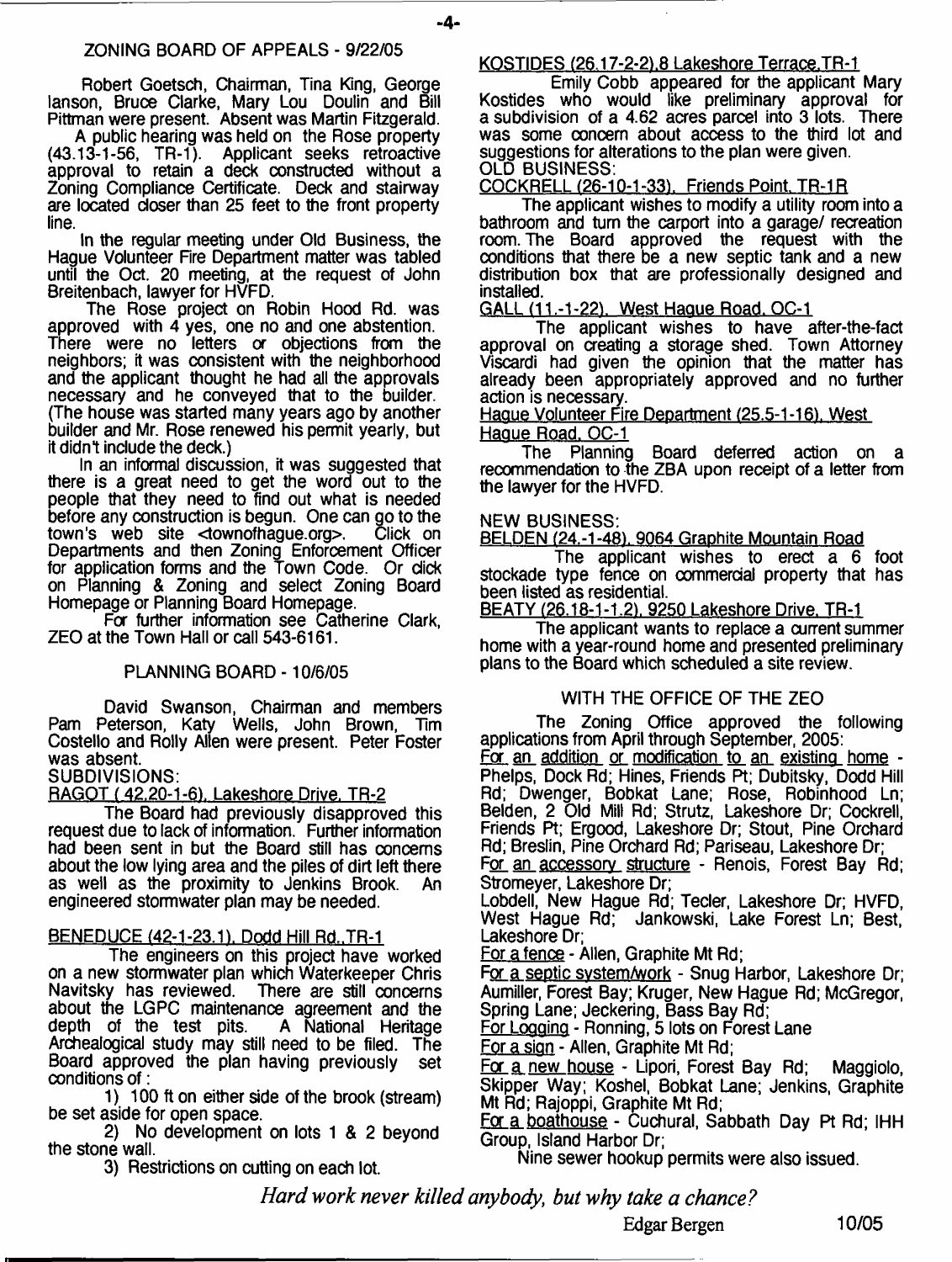Supervisor Dan Belden, and Coundlmen Bob Patchett, Dick Gladu, Lu Megow, and Rudy Meola were all present at the September meeting.

A moment of silence was held for Mike Coffin, Sally Drake (Lynn Patchett's sister), Ruth Olsen, Lynn Stanford and all survivors, victims and their families of the tragic boat accident on Lake George.

Dave Decker, Director of the Lake George Watershed Conference, distributed a report and summarized the activies of the Conference. The Conference is an interagency forum for addressing complex issues facing the Lake George Watershed. Among its members are all the Towns and counties abutting the Lake as well as the LGA, LGPC, LGLC, Fund for LG, Darrin Institute, APA and other state agencies.

Mr. Decker mentioned the highlights of the accomplishments including reduction of non-point source pollution, water quality and wastewater management initiatives, nuisance species control as well as other protection and education initiatives. He thanked the Town of Hague for its support of the LG Watershed Conference.

He noted that the Conference meets the second Wednesday of each month. The next meeting will be held on November 9th at 10 am at the Queensbury Town Center on Bay Rd.

In response to a question from Bruce Clark about maintaining the storm water systems that are already in place, Mr. Decker said that they will be funding a dedicated crew to supplement the highway departments in order to dean out the catch basins.

Nelson Waters asked the Board about a) the status of the Town's maintainance of the State roads, b) attorneys opinion on a possible conflict of interest, c) the policy on vehide replacement for the highway department and d) the cost effectiveness of the weekly use of a bus to transport 1 or 2 people to Ticonderoga for shopping.

In direct answers or in discussion later in the meeting, it was noted a) the Town has renewed its snow and ice contract with the State and will be receiving funds from the state for plowing the state roads, b) in the situation where the husband of the ZEO was on the ZBA, Mr. Clark has already resigned but the attorney said that he did not have to resign although he might have had to abstain in some rulings, c) the policy to replace the trucks every 20 years was affirmed, and d) the bus to Ticonderoga runs twice per month (the 1st & 3rd Saturdays) and only if there is a minimum of 6 passengers.

*Computers make it easier to do a lot of things***,** *but most of the things they make it easier to do don* 7 *need to be done.* Andy Rooney

Committee Reports:

 $-5-$ 

Assessor/Justice - Councilman Gladu reported on activities related to tax and assessment issues (see article on page 6). The Board approved his request to put a copy of his tax petition on the town website as well as his proposal to write to the Ticonderoga Board of Education to pursue the possibility of spreading the school tax payments out over 3 installments.

Fire - Thanks were extended to the HVFD, Ambulance Corp and Dive Team for their participation in the mutual aid call for the tour boat tragedy.

Highway - Highway Superintendent Don Smith said they are getting ready for winter by preparing the trucks and clearing out drains.

Museum & Historian - Councilman Meola reported that the museum trustees are forming the essential committees and are going to try to get more people involved.

Planning/Zoning/Stormwater - Councilman Gladu gave a report for ZEO Clark who was attending a workrelated conference in Saratoga.

# Under unfinished business, the Board:<br>1. Approved the Personne

1. Approved the Personnel Committee recommendation to appoint Lindsay Frasier Mydlarz to fill the vacancy on the ZBA for a term to expire on December 2008.

### Under new business, the Board:

1. Considered a proposal for renewal and replacememnt of the floor coverings in the office. The Building Committee should work on the cost and check with the staff for the best time for the installation.

2. Considered a proposal for a salt shed building at the Highway Department. The project needs to be redefined and new bids requested.

3. Approved Assessor Martucd's attendance at a conference in Lake Placid on 10/21/05.

4. Had a nearly 25 minute rambling discussion about a new truck for the Highway Department. The policy is to replace the large trucks every 20 years and the small ones every 10 years. It is time to replace one of the large trucks and the Highway Superintendent said, "If I don't get it now we won't be able to get it for a long time." There are apparently only certain times There are apparently only certain times when trucks are available to buy on state bids and this truck could be ready in a month for about \$90,000. The Board members agreed that a truck was needed but felt there should have been some prior planning and greater lead time for the proposal to be presented to them. The money had been allocated in the budget and Highway Superintendent Smith assured the Board that he would look at the truck prior to the purchase to make sure it was what they need. Voting for the proposal were Megow, Meola and Belden and against because of the process were Patchett and Gladu.

5. Approved the Town's fair share of \$7000 for the support of the Lake George Watershed Conference.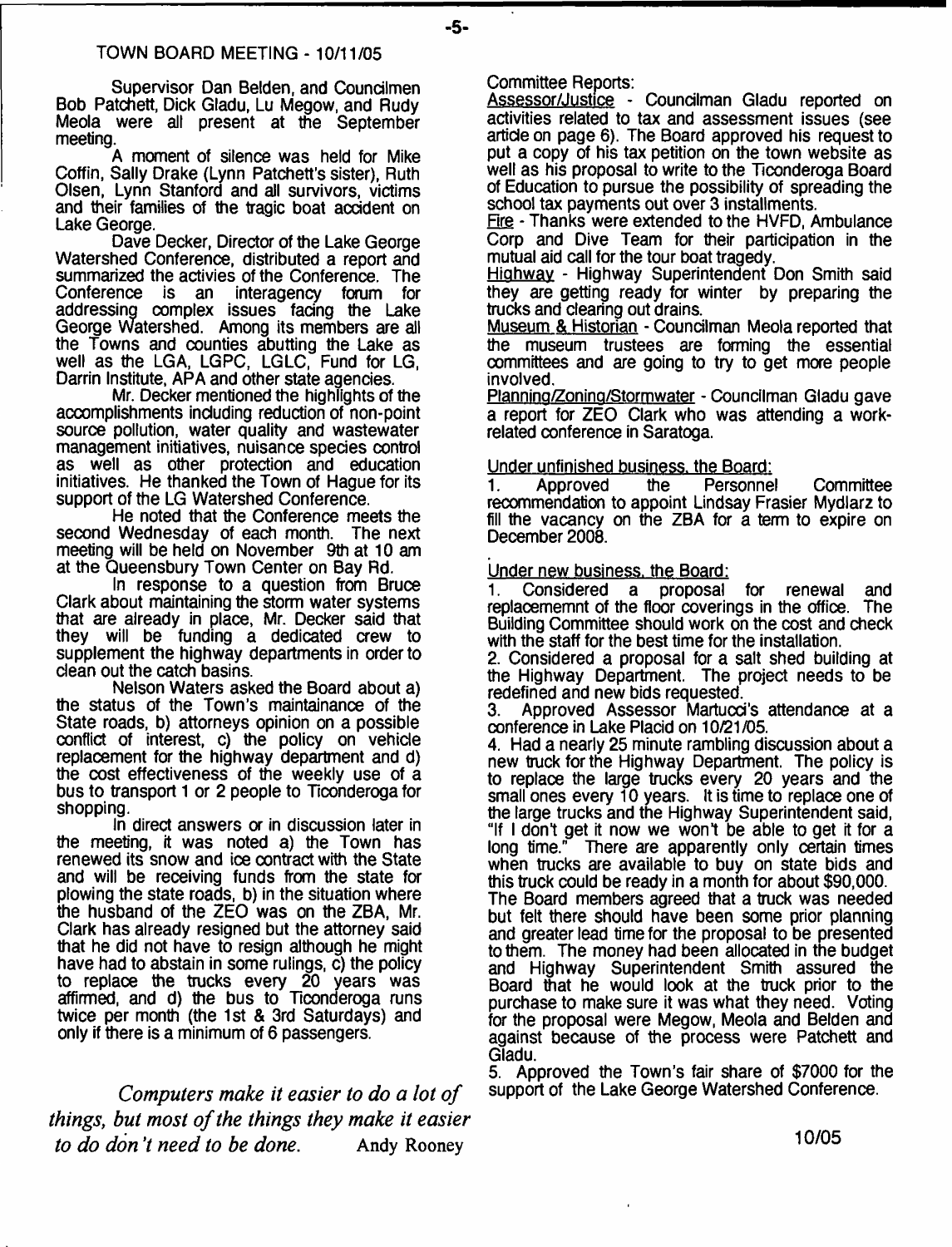-6-

At the October meeting, Councilman Dick Gladu updated the other Town Board members on several activities underway addressing the assessment and tax issues. He is a member of a pro-active tax group in the Plattsburg area and at<br>the last meeting Assemblywoman Teresa the last meeting Assemblywoman<br>Sayward, Assemblyman Chris Ortloff, Assemblyman Chris Ortloff, and a representative from Senator Betty Little's office attended along with about 150 concerned taxpayers.

The need for property tax reform as well as inequities in the assessment process was recognized as a major problem that needs immediate attention. Assemblyman Ortloff presented a proposed bill " Save our home act" that caps residential property assessments for primary residents at 3% or inflation rate, whichever is lower, not to exceed 10% over a 5 year period. This proposal is similar to Proposition 13 in California.

Subsequent to the meeting, Assemblywoman Teresa Sayward conveyed to the Essex County Tax Relief Subcommittee a "Proposal to reduoe the impact of high real estate taxes". The essence of the proposal is modeled after the plan for New Jersey [\(www.theplan4nj.com](http://www.theplan4nj.com) ). Gladu noted that - the STAR and ENHANCED STAR assessment reductions are now small compared to the asessments for even the modest homes.

Gladu said, "The significance of these proposals is the fact that our legislators recognize the magnitude of the problem and that something has to be done. The Ti Town Board is likely to take the position that there will be no revaluation for 2006 since there is pending the enactment of legislation at the State level and the Town of Hague needs to take the same position."

Councilman Gladu has been collecting signatures on petitions and has over 200 signatures to date. His target date for completing the petitions is the end of October. The petition<br>will be posted on the Town website website. [\(www.townofhague.org](http://www.townofhague.org)) for anyone wishing a copy.

## SPECIAL BOARD MEETINGS

The Town Board met on September 27th with representatives of Glens Falls Electric about the problems with the proposed downtown street lights. It is felt that the 12 foot poles are not acceptable. The Board agreed to return the lights that had been delivered for a maximum of a 40% restock charge plus shipping and handling. The Board will review other light options with Glens Falls Electric.

On September 21st the Board met with Superintendent Don Smith of the Highway Department to review several issues. The Highway Superintendent is an elected public official and by law is not responsible to the Town Board. However, they discussed safety and personnel issues. The Board does have control over the Highway budget.

The Hague Town Board will present its 2006 Budget to the Public at 6pm on Wednesday, November 9th, preceding the regular Town Board meeting. (The date has been changed from Tuesday due to Election Day.) The proposed budget again shows no Town tax although there will be some tax for the Fire and Ambulance District and the Street Light<br>District. The Town Board held Budget The Town Board held Budget workshops on September 30, October 4 and October 12 to review and finalize their proposed budget.

In order to hold down spending, the Board limited raises for town employees and the supervisor to around 3% while budgeting no increase for the four other coundlmen. The health insurance for employees has been increased about 18%.

On the income side the town has budgeted \$230,000 in county sales tax revenue. Another factor in being able to forego taxes as revenue is the transfer of money from the general fund unexpended balance of \$1,100,000.

A major portion of the budget relates to the Highway department. It was mentioned that the Highway Superintendent needs to keep<br>better records so that the town can be better records so that the town can reimbursed by FEMA for storm damage.

There is a budgeted amount of \$100,000 for the West Hague Museum. In a discussion about this budget item there was some concern about the commitment of the public to this endeavor. Councilman Patchett questioned whether the maintainence of the Museum should be the responsibility of the town. Supervisor Belden noted that in his conversations with constituents many felt that a library should be included.

*The Hague Chronicle* will publish a summary of the budget after it is finalized.

## HAGUE REAL ESTATE SALES

Many of the deeds recorded in Warren County are the result of transfers within families *or* the creation of trusts. However, there were several substantial Hague sales recorded from<br>April through August of 2005. They are as April through August of 2005. follows:

From Deutsche to Dubitsky, \$105,000; Englert to More, \$400,000; Sunkes to Renshaw, \$167,000; Fitzgerald to Loughlin/McAuliffe, \$75,000; Wood to Lemery, \$5,000; LaPointe to Bergmann, \$100,000; Blain/Davis to Ricdardi, \$350,000' Meehan to Fiallo, \$7,000; Olden to Juvan, \$52,500; Lemery to Sweet, \$5,000; Maggiolo to Ehlert, \$975,000; Takonis to Guest, \$162,500; Fowler to Madonis, \$220,000; Wilen to Berger, \$750,000; Thibeault to Smith, \$80,000; Platt to Cacid, \$439,900; and Wiles to Brown, \$830,500.



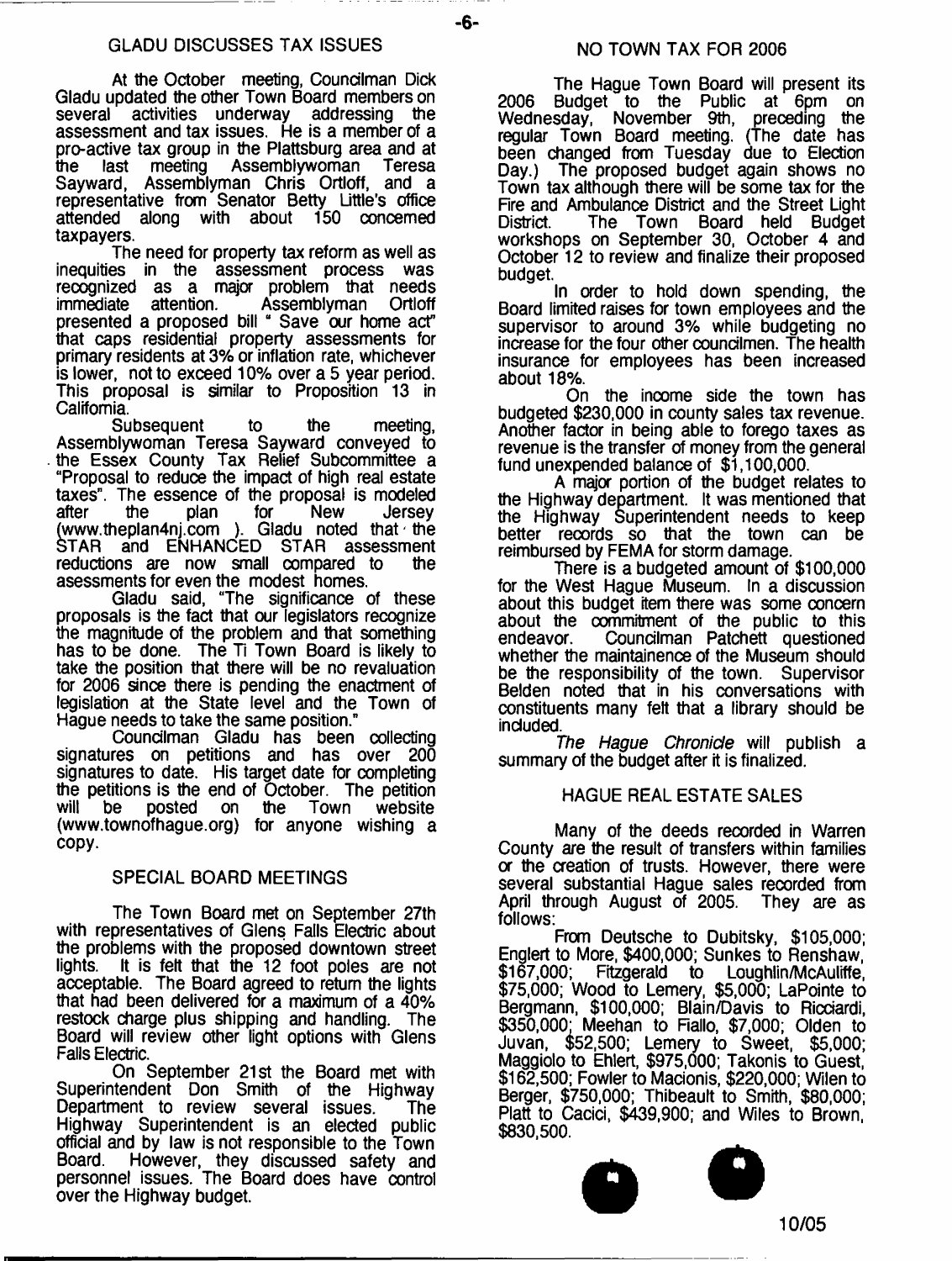## <sup>~</sup> *SGUbJVIbJGS*<sup>~</sup>

-7-

MARRIED: Beth Barton, daughter of Mrs. Charles R. Barton, Jr., Sabbath Day Point to Chris Navitzky on September 15, 2005 at the Grace Memorial Chapel. The reception followed at the Serlin home on Lakeshore Drive. Mrs. Navitzky is currently viceprincipal of Brewster High School in Westchester, while Mr. Navitzky is the Lake George Waterkeeper. They will be building their home on Lakeshore Drive at Sabbath Day Pt.

MARRIED: Sally DeLarm, daughter of Mrs. Nancy DeLanm Fogwell, Hague, to James Rypkema, son of Mrs. Betty Rypkema, Hague, on September 24, 2005 in a lakeside wedding ceremony in Hague. Mr. & Mrs. Rypkema are residing in Highland Mills, NY and Split Rock Rd., Hague.

MARRIED: Courtney VanVoorhis, daughter of Rudd and Peggy VanVoorhis of Wevertown and Hague, to Jack Batha of Rouses Point, NY on October 15, 2005 at the VanVoorhis home on Mill Creek. Mr. and Mrs. Batha reside in Wevertown.

DIED: Ruth Vivian Olsen, 87, Hague and Brooklyn, NY on Oct. 4, 2005 at her residence in Hague. Mrs. Olsen had vacationed in the Hague area since 1945 and had been a summer resident in Indian Kettles, Hague since 1966. Her husband, Bjarne died on Oct. 7, 2004 and son Steven, Crown Point on Dec. 11, 2004. Survivors indude a son, Robert, Brooklyn, one sister Alice Glading, two granddaughters and three grandsons.

## ANOTHER KATRINA VOLUNTEER

Brian Sann of Silver Bay and others from the First United Methodist Church in Ticonderoga joined with a group from Texas in Gulfport, Mississippi during the first week in October to help with Hurricane Katrina relief efforts.

He stated that, "Some of the work was minor such as just dearing away some debris so an owner could get a few things before the house was bulldozed. We did tree cutting and hauling of logs and other debris to the street where it might eventually get hauled away. We did some floor and roof repair on some structures. The major efforts involved totally gutting flooded brick homes as the start of rehab. It is hard, dirty, smelly work. All contents must be taken out. Then wallboard, rugs, appliances, etc. all go and even nails are removed from studs before power washing."

Brian noted that the Texans came wellprepared and well-equipped and everyone was busy with their tasks.

## CONGRATULATIONS

Michael Bailey, former pastor of Hague Wesleyan Church, has just completed his certification as Family Nurse Practioner. Mr. Bailey lives in Hudson Falls with his family.

### MIDDLE SCHOOL MUSICAL

The Ticonderoga Middle School music department will present Fiddler on the Roof on Thursday, October 27 at 8pm in the middle school cafetorium. Tickets are \$10 for adults; \$5 for students.

### DEFENSIVE DRIVING CLASS

An AAA defensive driving class will be offered at the Hague Wesleyan Church on<br>October 24 and 25 from 6-9pm. For more October 24 and  $\tilde{25}$  from 6-9pm. information call the instructor, Charlie Antonetti at 585-3450.

### RUMMAGE SALE

The Episcopal Church of the Cross, Champlain Ave., Ticonderoga, will hold a rummage sale Saturday, Oct. 29, 2005 from 9AM to 2PM. Good useable household items and clothing will be available in the Parish Hall.

### CLARK WITHDRAWS FROM RACE

Catherine Clark has issued the following statement:

"Due to my appointment as the Town of Hague Zoning Enforcement Officer, I have withdrawn my name from the Town Council race. I thank my supporters for their confidence in my abilities. As the Town's Zoning Enforcement Officer I will continue to serve the taxpayers of Hague through this important position."

## HEATHER KNOTT - JUSTICE, 4-YEAR TERM

I am running for re-election as your Town Justice, a position that I have held since 1994. I believe that I bring significant legal experience to the Hague Court as both a Judge for 11 years and a practicing Attorney for 26 years. Since taking the bench, a top priority has been to computerize our courtroom, which has resulted in more efficient, streamlined court operations. I intend to continue upgrading and improving the court and its systems, and 2 years ago my clerk, Carlie Patch, and I began filing our month end reports electronically. This has resulted in the Town receiving its portion of the fine revenue at the end of every month instead of quarterly as was the case in the past.

As well, in 2003, I was elected to the Board of Directors of the New York State Magistrates Association, the first judge from Warren County to be so honored in about 25 years.

As your Judge, I have been extremely accessible to answer questions and explain procedures to the public. As well, I have been fair, courteous and impartial in the performance of all judicial duties. I am an individual committed to both public and community service and I would be grateful to have your support on November 8th.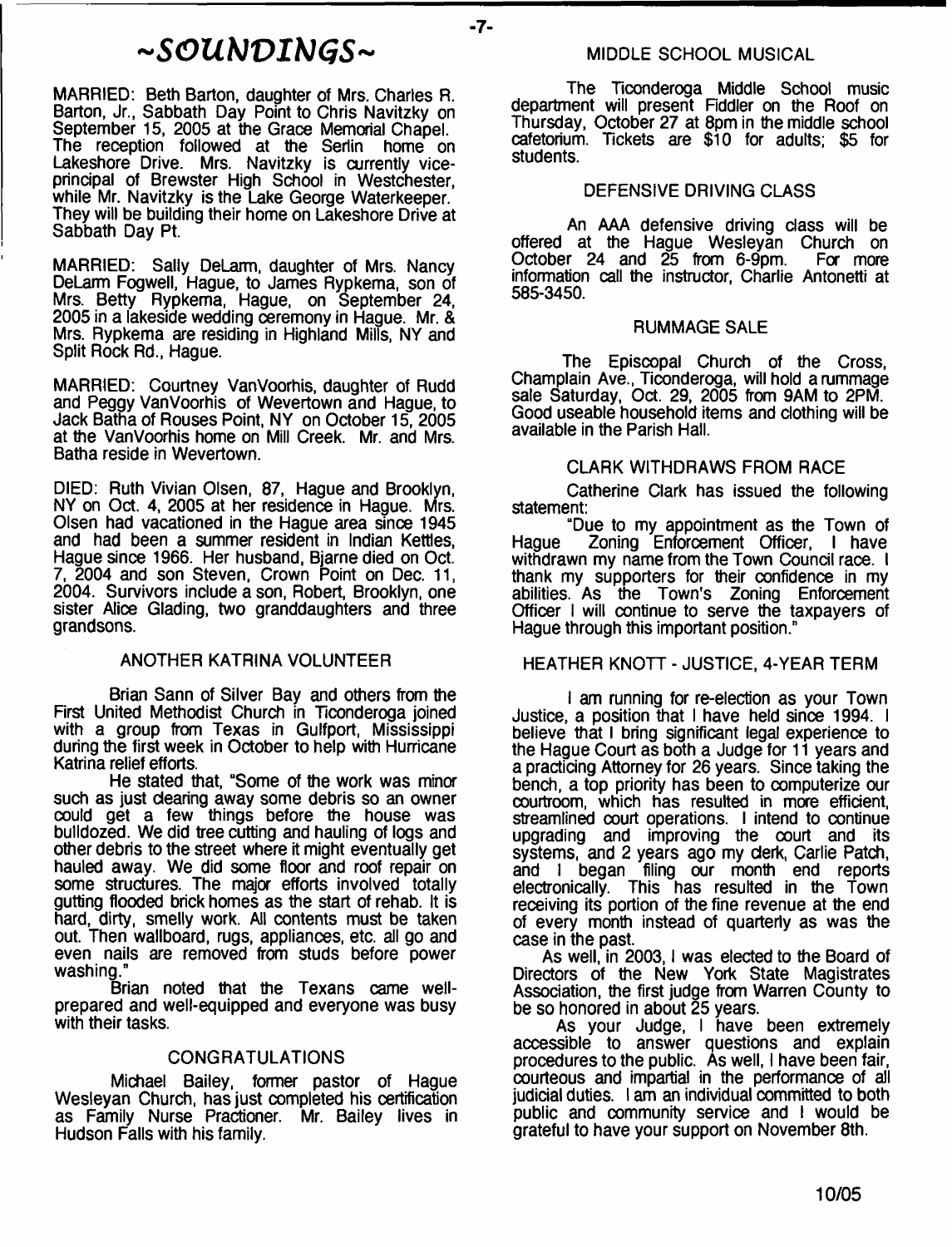## THE HAGUE FLOOD OF 1947

The date of Tuesday, June 3,1947, will go down in history as the day of the Hague Flood. Those of us who have read of the disastrous floods which have inundated cities and communities along the large rivers considered ourselves safe from this form of danger.

Following a night of torrential downpour, we awoke to find the Hague Brook, already swollen from a previous rain, now rushing through the valley with a volume of water never before seen by the oldest residents of the town. It was washing over a two-foot stone wall on my property. The brook was at least three feet above its usual flood stage. Two chicken houses were about to be surrounded by water. By eight o'clock the water began to go down. I walked up to the Big Falls, or tried to, but came upon a landslide above the Rock and Rye corner. A forty foot section of the high bank had slid down and mud now covered the road to a depth of two feet.

About eight thirty there was a gradual rise in the brook level, and soon was higher than ever. Inasmuch as the hen houses were now on an island, and the 45 birds living within were non-swimmers, quick action was necessary. Five trips through a knee-deep flood and most of the protesting boarders were in a safer home, the garage. Tweny-four five week old chicks were carried in a burlap bag through the flood. It was necessary to leave five hens in the house. They all laid that day too, probably in appreciation for a floor washed clean. Incidentally, to save the garage I unrolled a roll of chicken wire to catch debris and divert the flow of water around the piers.

By that time the brook was flowing over the bridge and running down the road. In no time the street was a raging torrent. I rushed up to the house and told the family to cross the road before the water became higher. About that time Clifford Frasier came along and we climbed upon his log truck. Rev. Murray's family and Marian Robbins were also among those rescued. Barrels, fireplace wood from Art McKee's and assorted debris accompanied us on our aquatic ride. The nearest terra firma was 'way over beyond the Beachside. As soon as possible I hiked back along the high water mark to the village. The entire Beachside flat was under water. A current of water was pouring through Bob Hoyt's garage. What I remember most vividly was the pile of 20 or more big casks, vinegar barrels or John Keenan's cider barrels, tumbling end over end out the open side of the building. They crossed two wire fences and floated right along to the lake. Such a force of water crossed the highway bridge that Bill Cobb's gas tanks were washed out of the ground. The main road was guliied out as much as six feet deep.

Besides the damage caused in the village, the flood washed out much valuable land on the flats and in West Hague. One favorable result of the flood was that a great quantity of fish came down from the Beaver Marsh. Bushels of bullheads were washed into the lake. People were picking them up on their lawns. The brook was so full of trout that it was an angler's dream. The following year I caught 186 trout, keeping only those over eight inches in length. The Lake George bullhead fishing has been excellent ever since the flood.

Few people realize the amount of water that came down the brook that day and with what force. Trees standing near the stream show bruises eight feet above the normal water level. An eight or ten inch l-beam was bent double around a tree a hundred feet below the Rock and Rye Bridge. It had once been a stringer supporting the planks. Trees were stripped of bark and even uprooted. Stone retaining walls near the stream crumpled under the force of the water. The old log dam which once impounded water to operate the Yaw sawmill was washed out.

Due to impassable roads and weakened bridges school buses were not used for a week and the children enjoyed an unexpected vacation. State, county and town road crews were quckly mobilized to repair the highway damage. A great amount of filling and resurfacing had to be done quickly as the summer resort season was about to begin.

Water undermined the garage by the Wesleyan parsonage. The car owned by the Rev. Clarence Murray slipped into the stream. It plunged end over end, finally coming to rest against the wreckage of Roy Scott's garage. The car was a total wreck. Earlier efforts had been made to rescue it from the doomed garage but the rear wheels had slipped down over a bank. The tow car couid not raise it.

I was surprised to find my own poultry houses in place, though flooded. A small cabin, the temporary summer home of the Arthur McKees, was left stranded on the road above my house. As the water slowly returned to normal, the real extent of the damage became apparent. Cellars were flooded, lawns and gardens were gullied or left under a layer of stones and mud. One half of the village park was washed away. The entire length of the Sawmill Hill was impassable to all but foot traffic. In some places less than three feet of macadem separated the washouts. These were as much as six feet deep. All wooden bridges were gone. The cement bridge by the Town Shed was impassable as the five feet of fill over it was completely washed away.

The cause of the flood was a combination of circumstances, all working together. In 1941 the Hague Fish and Game Club improved the beaver dam at the Marsh by building a high dirt dam all across the lower end of the pond and installing a concrete spillway. This job was started on Dec. 7, 1941, Pearl Harbor Day. When the level of the pond raised with the rain, the rowboats drawn up on the shore floated down against the spillway, clogging it. Water then eroded the dam so it soon gave way. Where the stream entered a culvert at the foot of Big Brook Hill there was a long, deep fill. When the pressure of water became srong this gave way and the whole pond was soon on its way down the valley, taking all in its path. John McCoy may have been the only person to have seen the wall of water start its journey to the lake. The stream bed was too narrow to carry this great body of water. The Beaver Marsh was a mile long and, in places, fifteen feet deep. When this amount of water followed the course of the stream to Lake George, things had to happen. The Great Flood 1947 was the result. It will long remain in the memory of those who experienced it.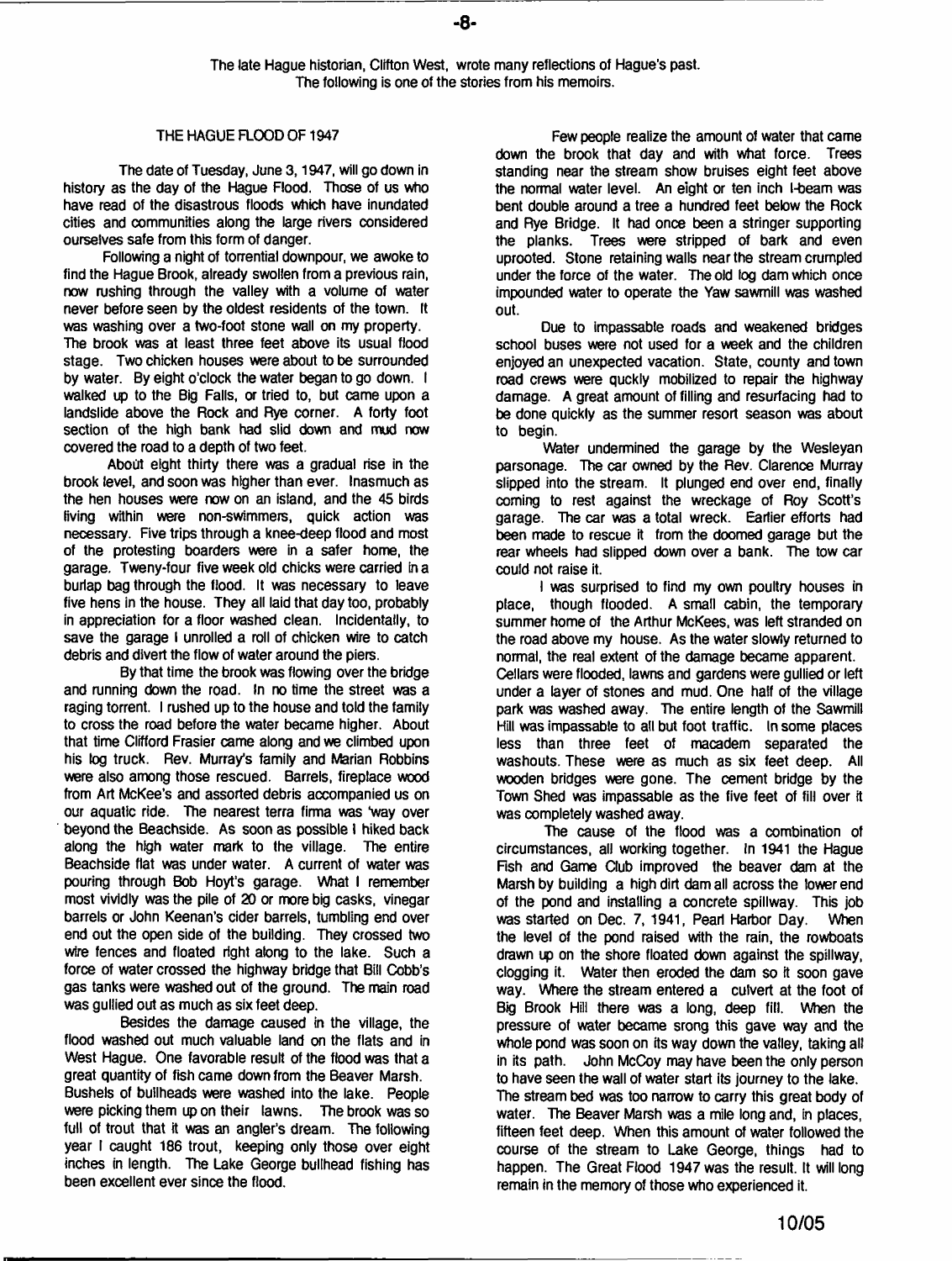$\mathbf{I}$ 

# *MATURE NEWS*

### by Nancy Wotton Scarzello

### Staghorn Sumac

With the warm, dry fall there has been a lot of talk about the lack luster foliage, especially among the maples, as many have dropped their leaves without changing. Although the maples usually give us the most dramatic show of color, i I think that they draw our attention away from some of the subtler, yet strikingly beautiful displays that occur in late autumn. The buttery yellow leaves of the milkweed plant alongside deep violet asters in pale green grassy fields are often missed when our eyes are drawn to the treetops blazing above them.

Along the edges of forests, roadsides and old fields is the often-overlooked Staghorn Sumac. This tall shrub or small tree grows from 10 to 30 feet in height with an irregular, open, flat crown of a few spreading branches. The leaves are pinnately compound with 11-31 leaflets 2-4" in length. In autumn, the leaves resemble scarlet-feathered lances, often accompanied by flaming orange and yellow branches on the same tree. What a feast for the eyes when set against a backdrop of a darkly wooded forest! The bark of the trunk is dark brown and smooth, but the twigs are few and stout with a covering of dense brown hairs that resemble a deer's antlers when in velvet, giving the tree its common name of Staghorn.

The trees bloom in early summer with upright clusters of greenish petaled flowers that are loosely formed in the male flowers, tightly packed in the female flowers. Interestingly the male and female flowers are formed on separate plants, the females bearing the one-seeded fruit in numerous, crowded, upright crimson clusters covered in long dark red hairs. The trees do not rely on the fruit for reproduction; instead they spread clonally by sending shoots out from the parent plant thereby forming clumps of female plants in one area and male in another. You can usually pick out the taller parent tree surrounded by smaller offspring of the same sex.

The berries persist throughout the winter on the female trees and are an important food for wildlife in late fail and winter. The fine hairs on the seeds are tart with malic add, the same flavorsome ingredient found in grapes, but considered very palatable and lemony when made into a drink called sumac "lemonade". The ripe berries are mashed slightly, covered with boiling water and then allowed to steep until well colored. Then strained and sweetened to taste, it can be served hot or cold for a refreshing wild treat. I have also seen it used in East Indian cooking where they call for the ground, dried berries giving the dish a tangy twist to otherwise spicy food.

The wood of the sumac is hollow with an orange pith that can be pushed out to make whistles, small flutes, and blow tubes for making fires burn better. Larger pieces can be sliced and cleaned to form napkin rings of the satiny and often streaked wood.

The palette of color this fall may seem muted to some, but I've found that by looking a little harder I'm discovering an abundance of beauty in places I may have overlooked before.



### WEATHER NOTES By Mary Lou Doulin

Midsummer-like conditions continued to the 7th of<br>October, High 70s and 80s were ordinary in an High 70s and 80s were ordinary in an extraordinary way. Past patterns were normally such that once the students returned to school after Labor Day the heat continued for about a week and then fall- like conditions were triggered. (On a personal note, being an avid swimmer I would usually swim until the 9th of September. This year I was able to continue daily until Oct. 7th, which was a brilliant 80 degrees).

Partially due to the extremely active hurricane season we have acquired more rain during the week of Oct. 9 than we have obtained in the last three months, - about 7" total. Flood watches were posted and areas in nearby Vermont and New Hampshire were troubled. After the rains extremely high winds entered our area, which knocked down trees and power lines and resulted in significant power outages. Another piece of evidence of this unusual year has been the slowness in the timing of the foliage change. Once again usually high colors occur mid Oct. locally, yet this year by Oct. 17 the color progression is hardly half way. Surely all the rains and winds will have an impact. According to the farmer's almanac, without a strong La Nina and El Nino this winter, a pattern of wild weather swings will prevail. The Atlantic Ocean will be most important. "With a relatively warm Atlantic and a continued trend of warmer than normal Arctic temperatures, cold air will build over the center of the continent, resulting in a colder than normal winter in the northeast. Snowfall will be above normal." (Farmer's Almanac, p. 99.) **10/05**